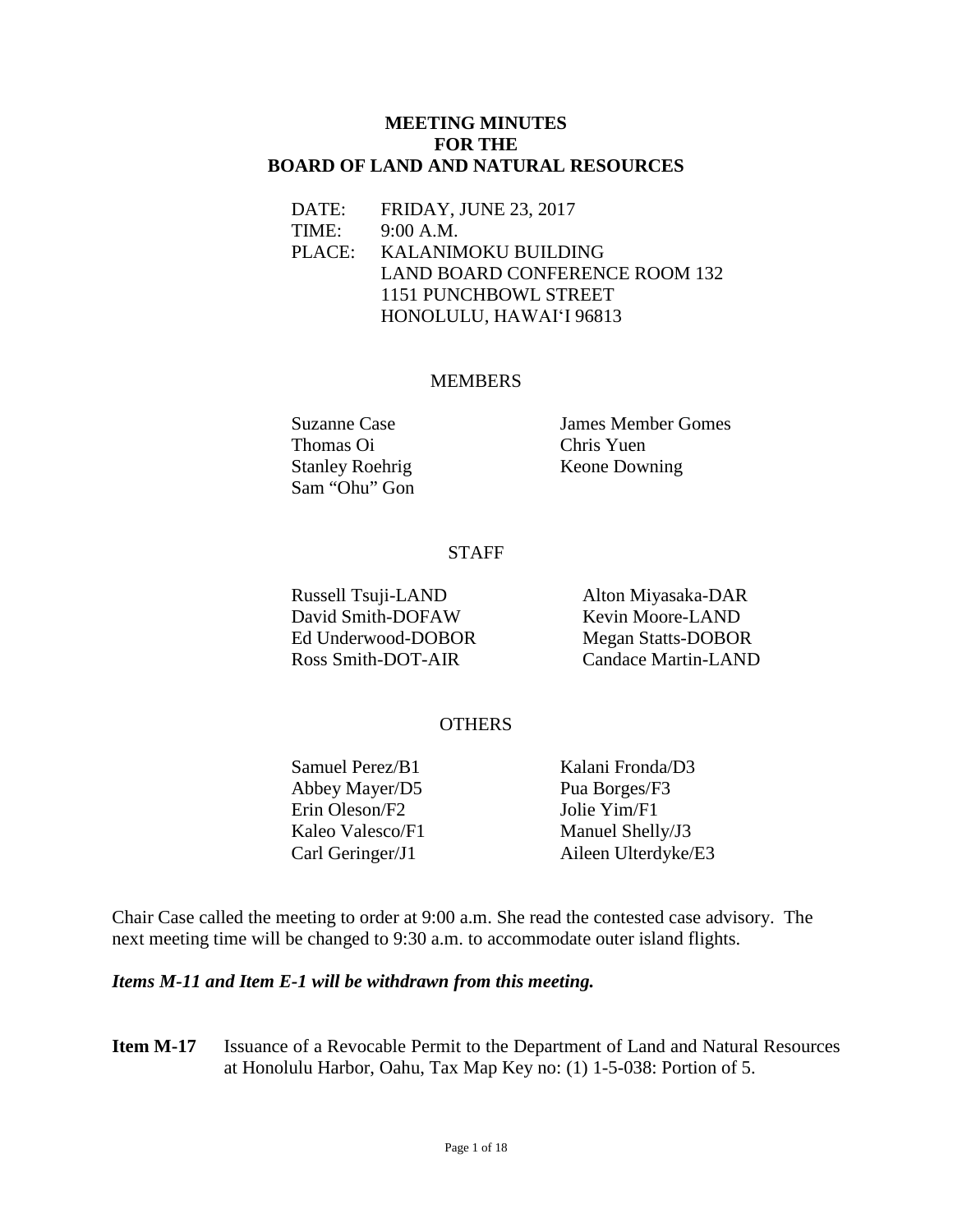Joy Allelie, DOT-Harbors Division, presented staff submittal for the use of a storage shed

Board Discussion- None

Public Testimony- None

### Motion **Approved as submitted, (Gon/Gomes) unanimously.**

- 
- **Item M-10** Issuance of a Revocable Permit for Office Space in the Main Terminal, Japan Airlines Co., Ltd., Kona International Airport at Keahole, Tax Map Key: (3) 7-3- 43: Portion of 40.

Rob Smith DOT-Airports summarized the space and monthly rent.

Board Discussion- None

Public Testimony- None

#### Motion

**Approved as submitted, (Gon/Roehrig) unanimously.**

**Item M-14** Cancellation and Re-Issuance of Revocable Permits Situated at Kalaeloa Barbers Point, Island of O'ahu. Exhibit A attached.

Calvert Chun, DOT-Harbors presented staff submittal.

Board Discussion- None

Public Testimony- None

## Motion **Approved as submitted, (Roehrig/Gomes) unanimously.**

**Item M-15** Request for Land Board Authorization and Approval to Consolidate, Resubdivide, Designate Easements, and Designate Restriction of Vehicular Access Rights As to that Certain 28.026 Acres, more or less, of Lands at Honolulu Harbor, Currently under Management of Department of Transportation between Piers 24 and 29 of Honolulu Harbor (Land Court, State of Hawaii, Land Court Consolidation 82, Section "B"). Tax Map Key No(s).: (1) 1-5-038: Por 1, (1) 1-5-038-:011, (1) 1-5-038:017, (1) 1-5-038:023, (1) 1-5-038:068, (1) 1-5-038:072, (1) 1-5-038:073, (1) 1-5-038:074, (1) 1-5-038:077, and (1) 1-5-038:078.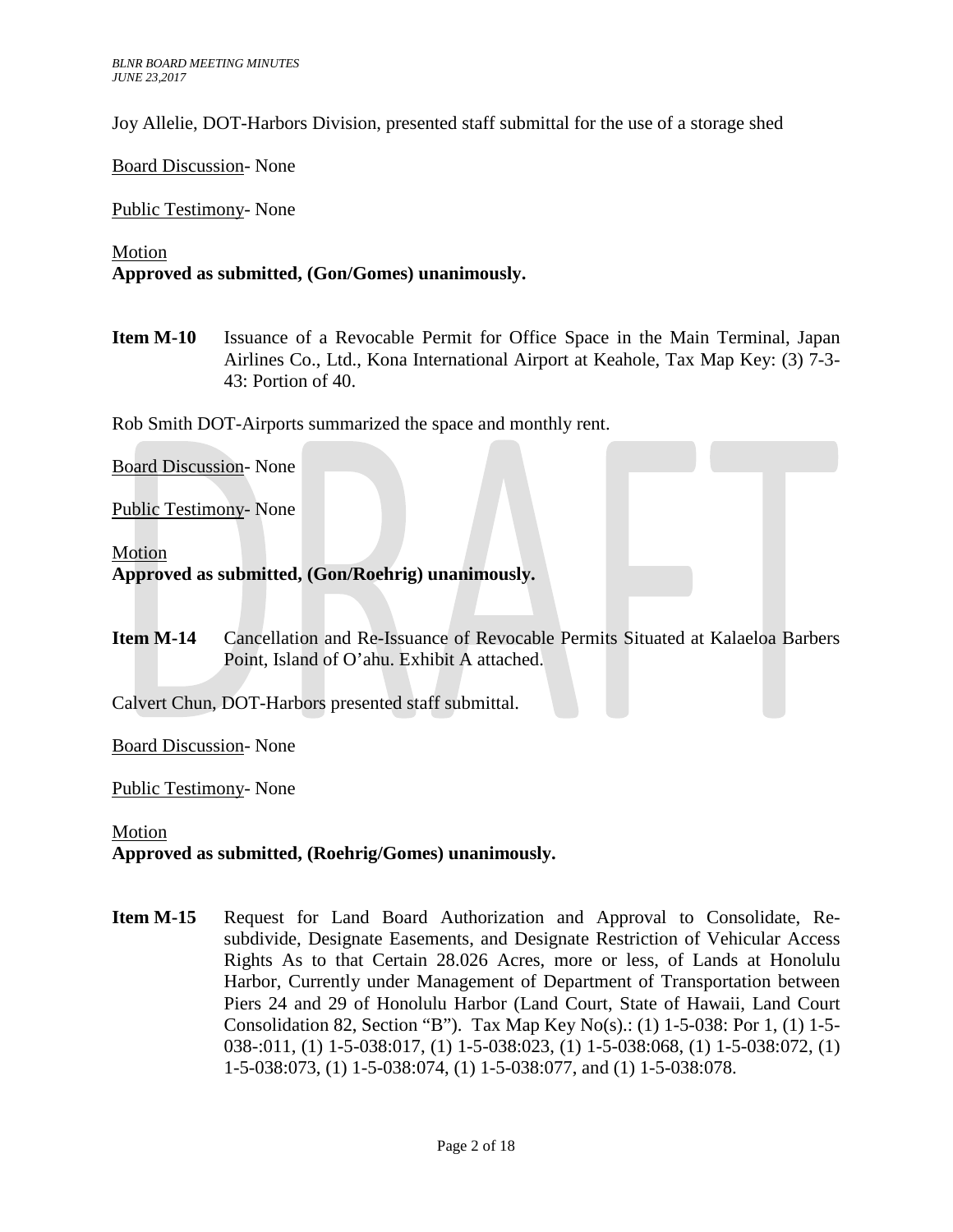Calvert Chun, summarized consolidating and subdividing under a joint development that was approved by the city.

Board Discussion- None

Public Testimony- None

# Motion **Approved as submitted, (Gon/Oi) unanimously.**

**Item D-9** Issuance of Right-of-Entry Permit to United States on Encumbered Land Onshore at Makua Beach and Unencumbered Submerged Lands Offshore of Makua Beach at Kahanahaiki, Waianae, Island of Oahu, Tax Map Key: (1) 8-1-001: portion of 008 and seaward of 008.

Russell Tsuji, Land Division, explained the submittal was amended to reflect staff's memorandum dated Jun 23, 2017, indicating the land area to be more accurately approximately 4.817 acres, more or less and the submerged land area to more accurately be approximately 22.084 acres more or less. Request came from Army Garrison to search area for any unexploded ordinances.

## Board Discussion

Member Roehrig asked that if they were going to detonate any ordinances in the ocean to come to the Board to decide whether to detonate in place, that may be a very sensitive issue, detonation in shallow areas present all kinds of safety and health issues. As trustees of the land we need to know exactly what their plans are as a matter of public policy.

Member Gomes said he spoke to Tsuji briefly and that discussed reporting what they found and how they remediated it. Tsuji said they had planned to report back to the Department, and they can bring it back to the Board.

Cary Nelson, Army Garrison, detonation in the water would occur only if munition was found to be unsafe to move. The plan is munitions that are safe to move we would bring to the land and detonate. Chair Case said it is her understanding that if you feel it is important not to move it, and detonate in the water you would consult with DLNR Division of Aquatic Resources (DAR). Nelson said yes in addition to NOAA.

Member Downing said, setting it off in the water, what is the protocol? Is encapsulated or just open? Nelson replied it is not encapsulated. A small donor charge is attached to it and it is detonated like that. Downing asked how far does the blast go. Nelson said it is hard to tell, depending on the size and how much energic is in the munition.

#### Public Testimony-None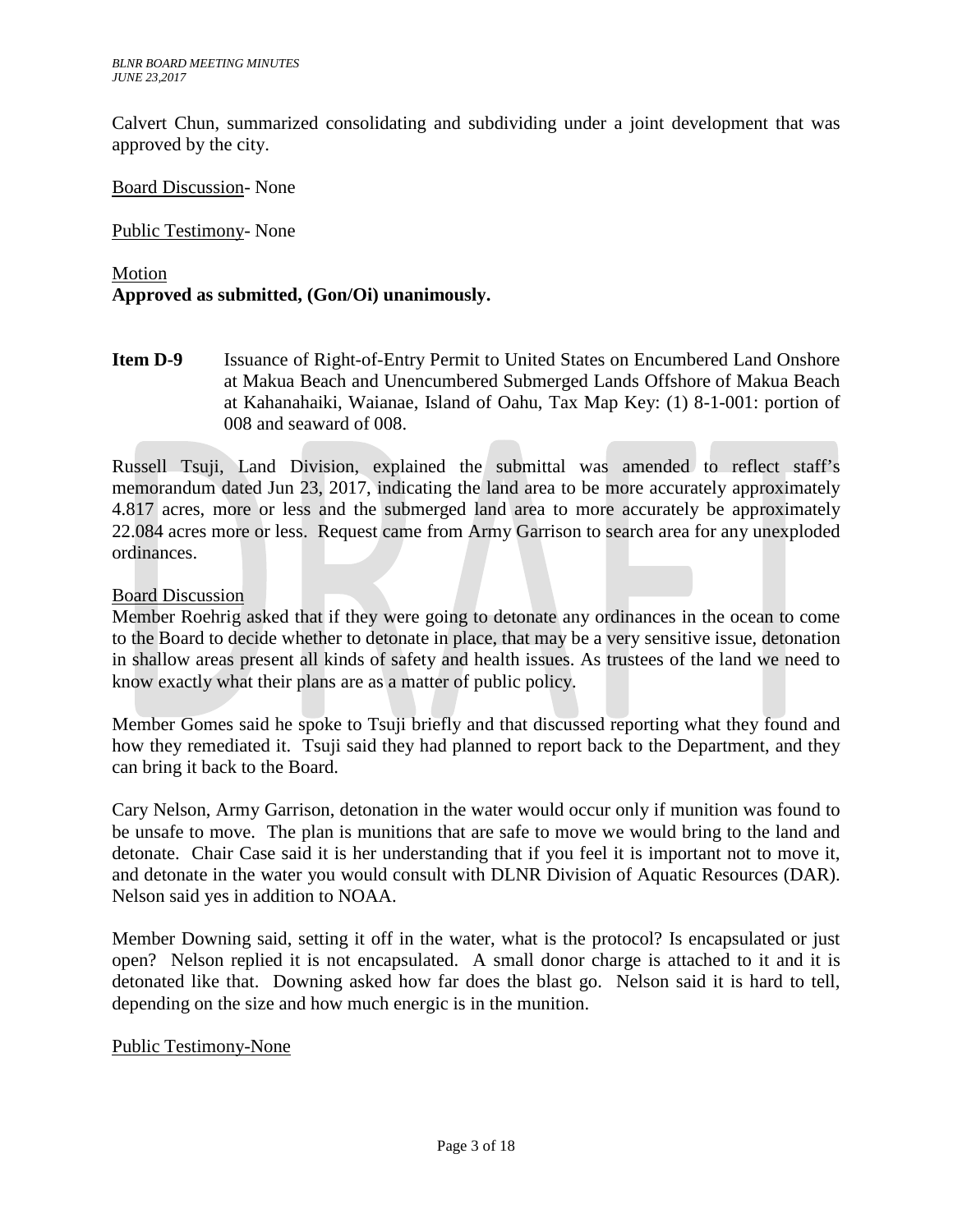# Motion

Member Roehrig made a motion to approve with an amendment that if there is to be a detonation in the ocean, they come back to the Board for approval.

Member Yuen commented against the amendment. He said there is a professional organization that does this. They make a determination that the munition cannot be removed and should detonate in place. Roehrig said he was not opposed to that. Yuen said, then they should just do it, rather than have to come back before the Board and have staff prepare a submittal which takes almost a month. He felt there was no need to create a delay in removing a safety hazard. Roehrig said his objection is not their professional judgment, if the ordinance is large and the blast zone is large and there is no alternative but to do it there I think it is prudent for us to weigh in on safety conditions on the day and time based on the size of the ordinance. Yuen said that is what he assumes they would do, as part of their job. They would come back with a recommendation, I do not think we have the background to challenge their judgment. Leaving the ordinance in place is a potential hazard.

Member Gomes said he agrees with Yuen, the only thing he is asking is that they come back and report to the Board after its done to say, this is what we found, this is what we did. This is what has been coming back to me from the public wanting to know what was done. He agrees, they are the professionals.

Chair Case said that the Aquatic division asked that we have consultation in advance and they have committed to that. Member Oi said he would not want to be approving something like that. It puts liability on the Board. No one on this Board has expertise detonating ordinances.

Chair Case said there is a motion with a proposed amendment. Roehrig would like to change his motion with Gomes amendment of reporting back. Chair Case said Roehrig's proposed amendment to the motion is for Land Division and Army Garrison to come back and report on the results.

## *Amendment:*

*Army Garrison to come back with staff and report on what, if any munitions were found and how they were disposed of.*

## **Approved as amended**

**Item D-5** Withdrawal from Governor's Executive Order No. 571 to Department of Public Safety for the Territorial Penitentiary; Issuance of Right-of-Entry Permit to the City and County of Honolulu for Honolulu Authority for Rapid Transportation; Kalihi-Kai, Honolulu, Oahu, Tax Map Key: (1) 1-2-013: portion of 002.

Russell Tsuji explained to that the requested ROE on Dillingham Avenue is needed for the Rail Project. Abbey Mayer, Planning & Permitting for HART is present to answer any questions. Mayer said they have come to terms with OCCC with mitigation to their fence line, improvements to their parking area is that will be impacted.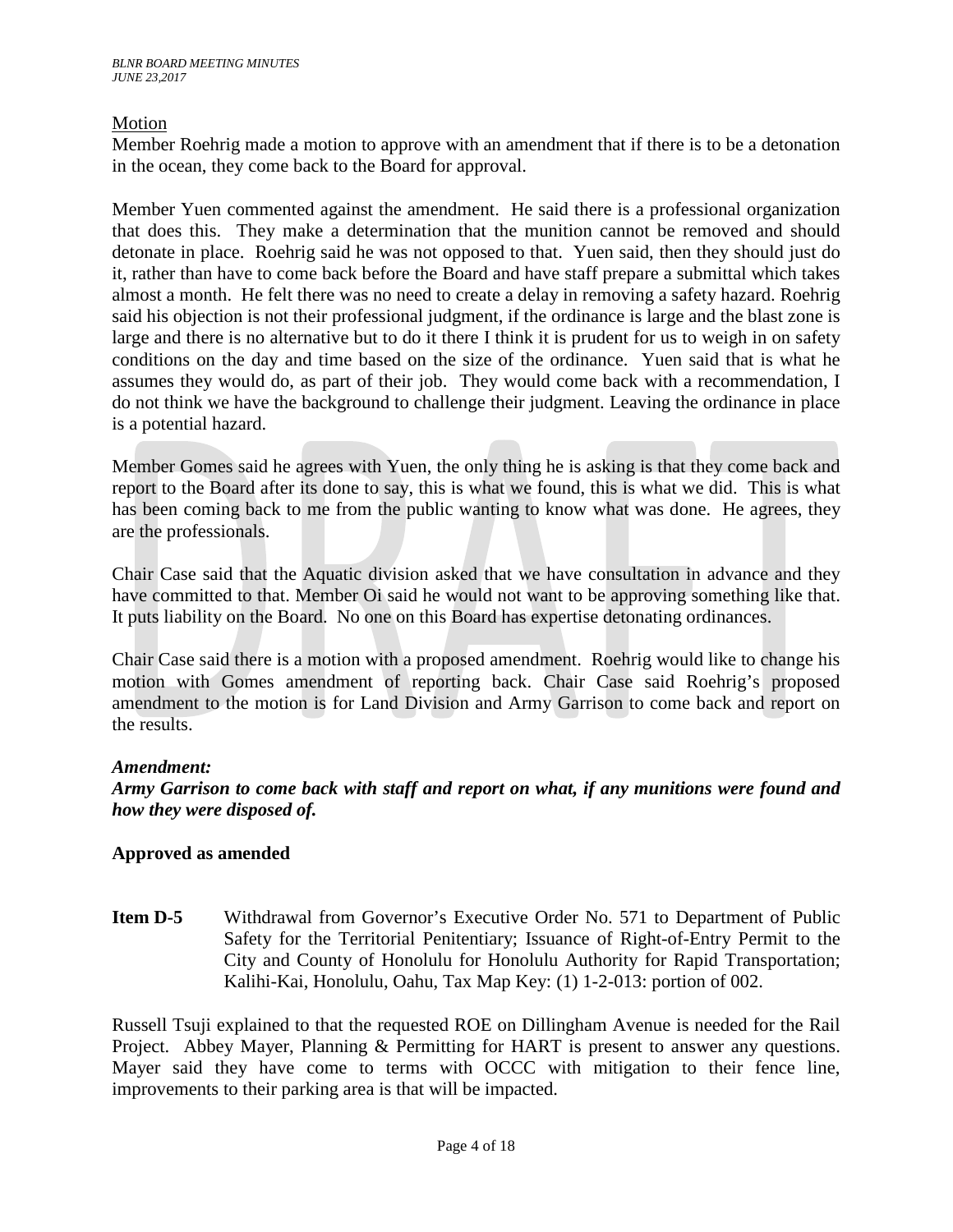### Board Discussion

Member Gomes asked Mayer if OCCC agreed to all of your conditions. Mayer said yes, the execution of the agreement is dependent on the action of the Board. The projected start date is July 15, 2018, all protocols are in place. Member Oi asked if taking this strip affect the ability to build a new prison on the site? Mayer replied from HART's perspective they have not analyzed that, but presumes that OCCC has in their consideration of our request. Oi said he heard that they were trying to fast track EIS or EA for some of different sites they are using. Would this strip be part of that EIS or EA? Mayer replied Hart is asking for an 10-foot buffer easement. There may be some sound from the guideway. The strip does not warrant either one.

Member Downing asked, the Dillingham corridor, the section you want to take, the Diamond Head side, has that been approved? Or is this going to stop because you still have to get approvals? Mayer said they will be seeking that by August of 2018. We are in the process of the Right-of-way, securing all the property rights. Downing asked about the Blood Bank of Hawaii. Mayer said they have already relocated to Young Street.

## Public Testimony

# Motion **Approve as submitted (Gon/Gomes)**

**Item D-4** Authorize the Chairperson to Enter into Memorandum of Agreement Between the Office of Planning and the Department of Land and Natural Resources for the Use of Transit Oriented Development CIP Funds for the East Kapolei Strategic Master Development Plan.

Russell Tsuji, Land Division, presented the staff submittal. He summarized the Master Plan and the Office of Planning was available to answer questions.

#### Board Discussion

Member Gomes asked who Tsuji who scopes the size of the water tank? Do they take into consideration who is going to use the water on these parcels? Tsuji replied that currently there is a fresh water tank and second tank would be for irrigation. Gomes asked if it was R-1 water or portable. Tsuji said yes, he believes it is R-1 water BWS). It supposed to be available to irrigate that region. DHHL has their housing and their Headquarters. Gomes said that was why he was asking how they acquire or come to so called putting a water tank up and what capacity. Tsuji said he was not prepared to answer. They take up less than 5-acres.

Member Roehrig said these 4-parcels combined are about a 165-acres is that correct? Tsuji said about there. Roehrig commented that one of the purposes the Land Board and Land Division is to generate operating income for the department. Tsuji said that is what we designated those parcels for, together with other public purposes. Roehrig said RM Towill Corporation is working on a Master Plan, it appears to be a major potential Urban Core Development in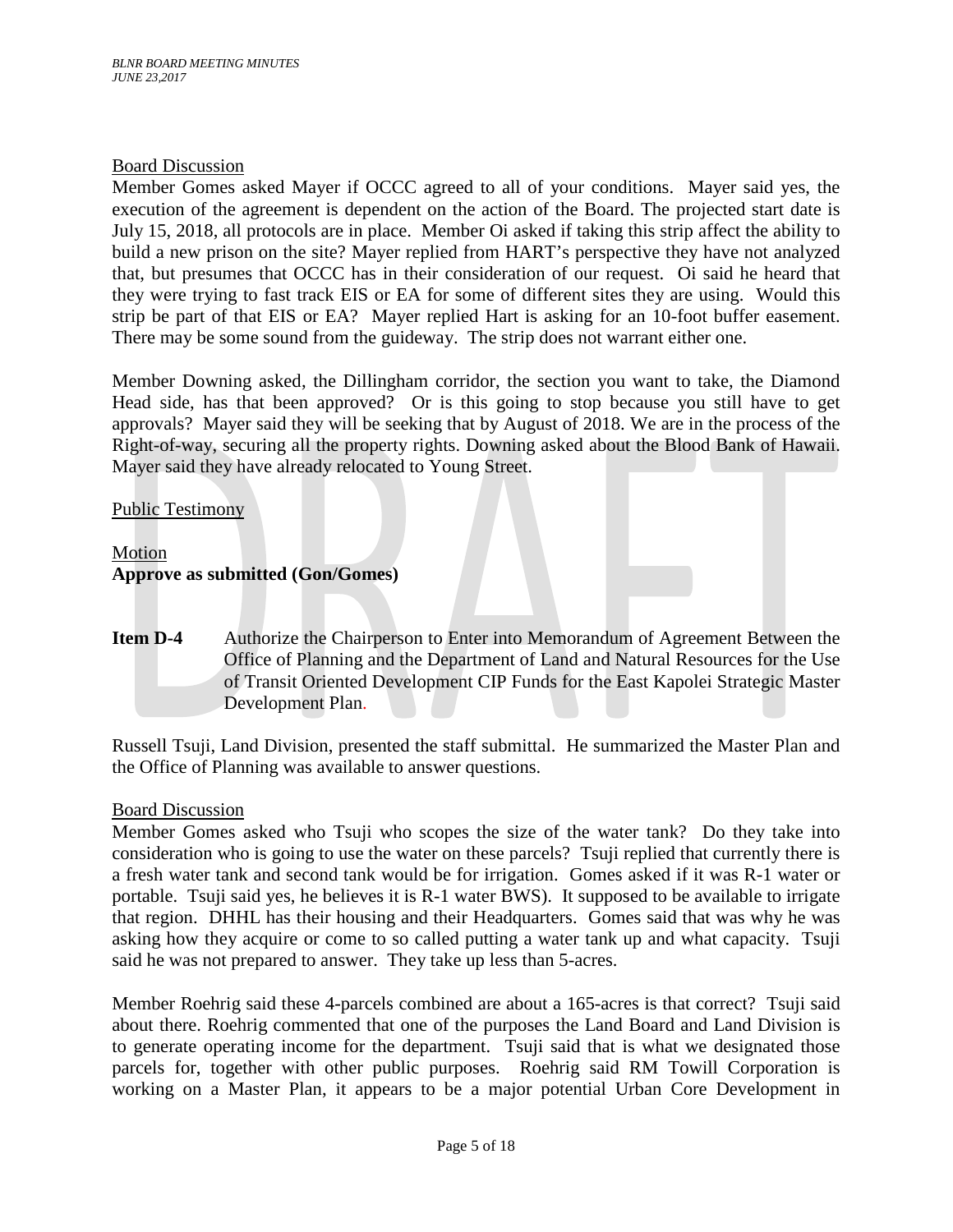Leeward Oahu on State Land. Shouldn't the Master Plan come before the Board? Tsuji, said. "yes" it would come to the Board, it is in the preliminary stages of conception at this moment. They are working on infrastructure to try to get the basics done first. Should we have some kind of expertise on the financial level for the development to utilize the (2) parcels. Tsuji said, they are working on different scenario's.

Chair Case provided some back-ground information, she looked at parcel by parcel. There is a lot of focus of transit oriented planning. This is one of the few pieces of land that is vacant, closely connected to the end of the Rail and this is the process we are going through to try do planning for what is the right use of these parcels that is consistent for transit-oriented development, consistent with the University of Hawaii, consistent with that area and can generate some revenue for the Department. This is the planning process you are contemplating, and in particular funding is available through the Office of Planning to support that process.

Roehrig asked about the timing of the development. He mentioned that the Board should be fully informed. We want to make sure the funds come back to DLNR. Tsuji said these parcels have been looked at for several years, and there is a possibility at affordable housing that HCDA could develop.

Chair Case said the challenge is when the State has land, DLNR is responsible for, that has urban land potential it is our obligation to try to maximize revenue generating possibilities. You have to look at what the overall public benefit is going to be. Affordable housing or Department Revenue. In order to have revenue, you have to have a cap, it is subject to review by the Legislature. Legislature sometimes directs us to spend the money a certain way.

Gomes asked if there were any parcels in agriculture, are we taking away from farms? Tsuji said there have been discussions. Aloun Farms have moved to Kunia. Member Yuen ask if anyone have a Master Plan? Tsuji said UH has theirs, D.R. Horton has theirs. Yuen asked if Tsuji knew if the City and County Land Use has a sustainable/development plan? Tsuji replied, they do for these parcels. Yuen clarified that this is a conceptual plan. Tsuji said yes. Yuen said the Board should have some input and would like a plan briefing.

Gomes has concerns about the fill-in of the gulch. The percolation of the soil, channelizing, covering the ditch that was formally ag-land, and if there is going to be development there, what are the effects of where is the water going to come out? Is it going to come out into the oceans? How will affect our reefs? Part of planning when they come back to us, I would like to see the issue addressed. Tsuji said they are looking at alternatives.

Gon commented that all these considerations notwithstanding, we are looking at rail terminus, rail line, UH presence, the general populace of Kapolei. What you are seeing is the potential excitement by various Board members over what could be done. Housing, commercial, rail infrastructure, education, all the conceptual environmental consequences of development. Anticipating because of the location development will be happening. The Board sees all the consequences and potential for wonderful things to happen.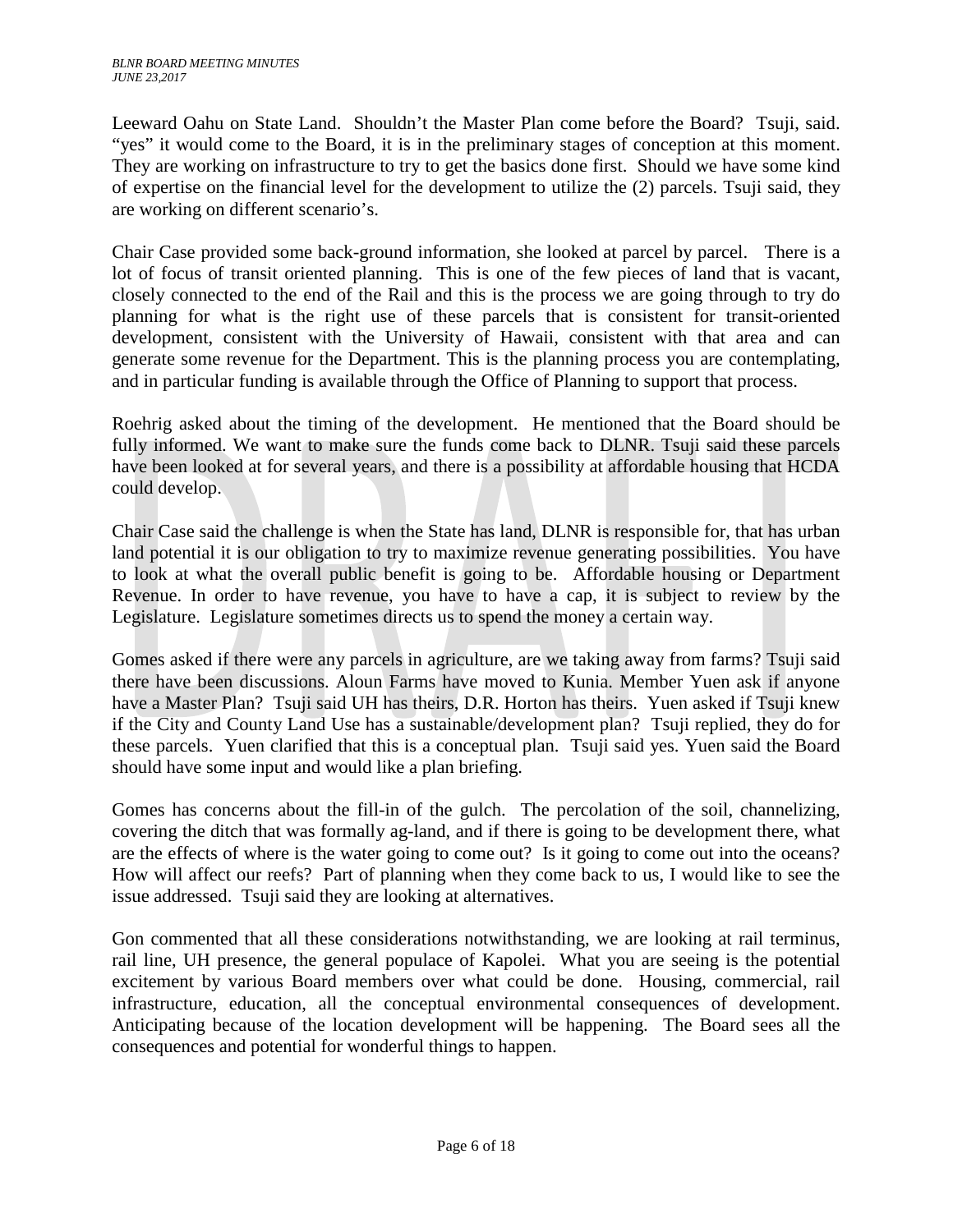Public Testimony-None

Motion Gon moved to approve.

Member Roehrig suggested that Board members (3) be included in the conceptual planning. Chair said we will put that under consideration for the future.

Yuen added the following amendment:

# *The Board's recommendation is to add the condition that the Staff return to the Board with the Conceptual Master Plan for Review and Approval*.

# Motion **Approved as amended (Gon, Gomes)**

**Item J-1** Issuance of a Revocable Permit to Orca SRL, for Purposes of Storing the Vessel Maserati, Situated at Ala Wai Small Boat Harbor, Honolulu, Island of Oahu, Hawaii Identified by Tax Map Key: (1) 2-6-010:003, 005 and 016 (portion).

Dana Yoshimura, DOBOR presented the submittal.

### Board Discussion

Member Roehrig suggested that due to the value of the vessel that they have an agent in Hawaii representing the owner. Consider them agreeing to be subject to local jurisdiction. Consult with the AG's office. Yoshimura said that the local representative Karl Geringer is present to answer any questions.

Chair Case commented that it was a great use for the space. It is temporary use and does not affect any development in the area.

Member Downing asked where was this boat before? It is coming from California, it is participating in Transpac. Downing asked that after Transpac they are going to dry-dock it, until they take it to Hong Kong? Yoshimura said it is storage. We are not allowing major maintenance. It is for refit/supply only. Downing asked if they were going to dismantle it to take to Hong Kong or sailing it? Yoshimura was unsure. The request is just for storage, they will have security, a 40-foot container, perhaps. Limited use.

Downing asked Carl Geringer, representing Orca SRL, if they will be dismantling to take to Hong Kong? Geringer said that there will be some rigging work and the mast may come out. The boat will be sailing to Hong Kong. Part of the reason for taking it out of the water is the hurricane season in the central Pacific and the typhoon season in the western Pacific. The plan is to leave in October. Member Gon asked if he would be here the whole time. He said yes, he lives in Hawaii.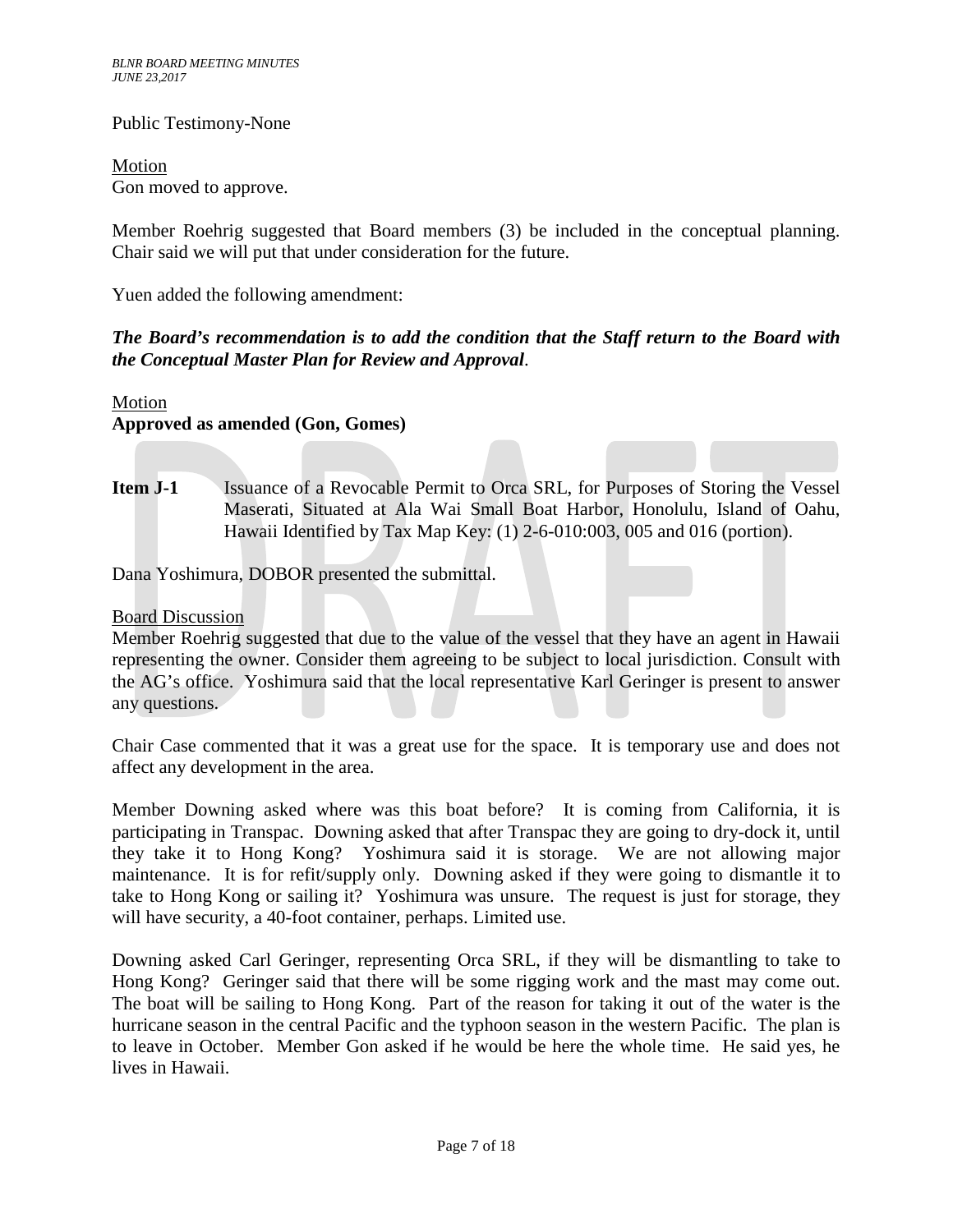Member Gomes wanted to be clear that there will be no major work, taking something out and spray painting it, no fluids leaking because you have no apron under the boat, no fluids going into the ocean. Geringer replied that is correct.

Public Testimony-None

#### Motion **Approved as submitted (Gon, Gomes) unanimously**.

**Item M-16** Consent to Lease Lands under Governor's Executive Order No. 3503 to The Food Basket, Inc., Honalo, North Kona, Island of Hawaii, Tax Map Key: (3) 7-9- 016:018 and 19.

Randy Teruya, Department of Agriculture summarized the submittal.

### Board Discussion

Member Roehrig asked if this is only for Kona (west side). Teruya said yes.

Public Testimony-None

### Motion

# **Approved as submitted (Gon, Downing) unanimously**.

Break: 10:30 am Back in session: 10:40 am

**Item B-1** Administrative Enforcement Action for Violation of Hawaii Administrative Rules sections: 13-221-35; 13-221-46; 13-256-3; 13-256-4, Against Mr. Samuel Perez Hults for Engaging in Illegal Commercial Activity on State Lands and in State Waters Adjacent to Kailua Beach Park, Requested Cumulative Fines in the Amount of \$11,000 pursuant to HAR § 13-221-3 and HRS § 200-14.5.

Ed Underwood-DOBOR was present to answer questions.

## Public Testimony

Kim Hults submitted written and oral testimony regarding trying to obtain a City and County permit. She spoke to Megan Statts, DOBOR, and submitted an application in 2015 and was told at that time they could not obtain a permit. They reapplied again and receive no response. We do not deny the violation, we are asking for leniency. We already have shut down.

Hults replied, Kailua is not permitted. We have not received any written violation, someone came to house in uniform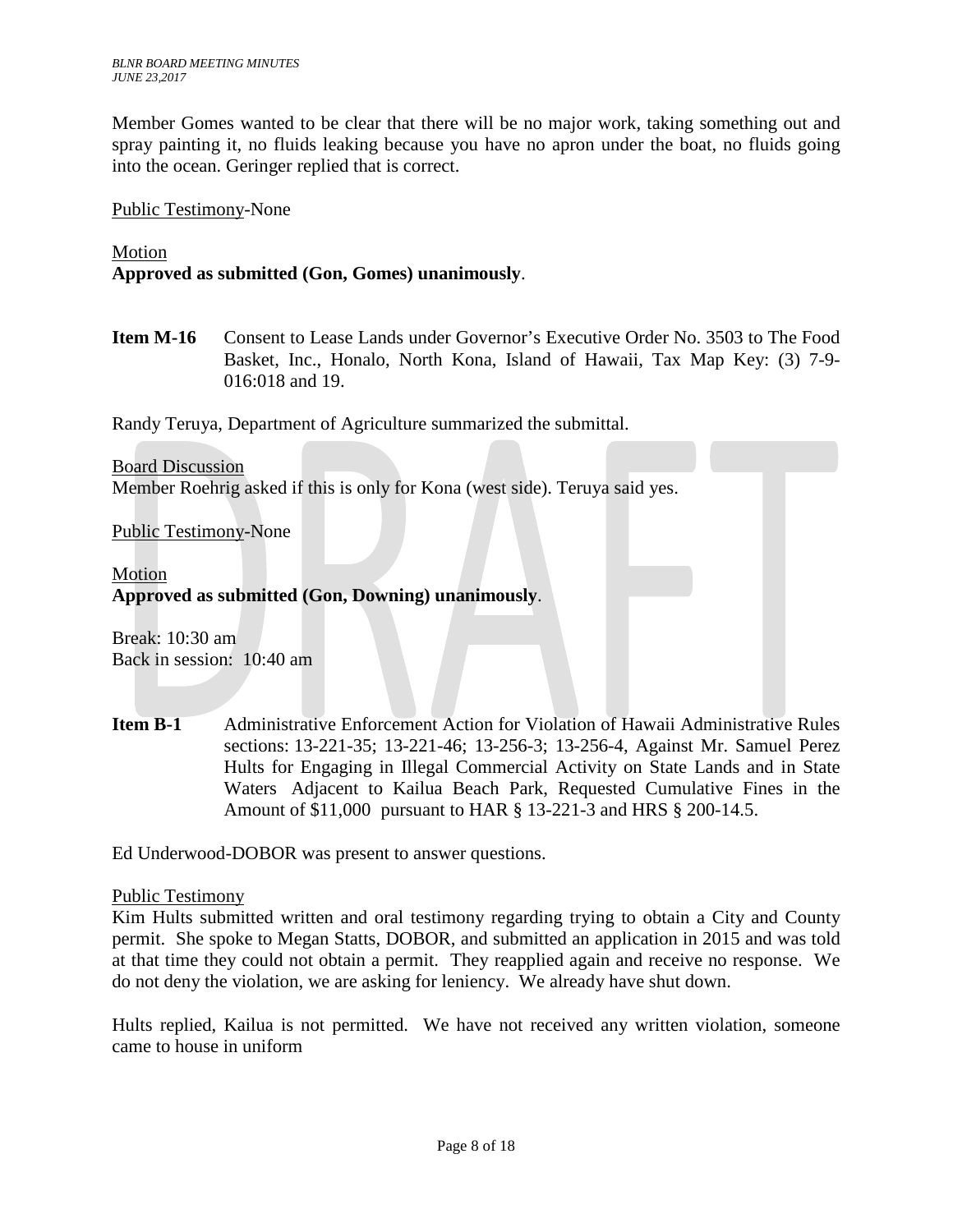Yuen asked about the history of DOBOR submissions. Hults replied they request one for Ala Moana, got no response. Went in physically to apply for Lanikai. We were looking for public access points. We asked for a permit for Waikiki, Haaula or Kuliouou, Laie beach park and got no response. We narrowed it down to an area.

# Board Discussion

Member Yuen asked if there are other commercial operators permitted to use Kailua Bay waters? Underwood said there are currently (5). Three of them do 6-man outrigger canoe rides and there are (2) kayak operators. Yuen asked how do the kayak operators work. Underwood said the main kayak operator rents off-site and the customer walks the kayak down to the beach, uses it and brings it back. For guided tours, the instructor will go out and stage on the water, then the customers will meet them in the water. Everything is done on the water. County is clear that they do not want any commercial activity on Kailua Beach.

Yuen asked about the ingress/egress zone for wind-surfers at the end of the beach that is the onboard zone? Underwood said yes, it does not encompass the land at all. It is from the shoreline out to sea designated zone. Yuen asked for clarification on use of unencumbered land and commercial activity. Tsuji explained the difference.

Downing asked, we can only give a water permit if they show us they have access? Underwood said if they are going to be setting up on the beach prior to the activity commencing in the water, we want to see they have permission from the landowner, either the Hawaii or City & County of Honolulu. Downing asked if that was the pre-requite. Can I give a permit for the water because that is what I have jurisdiction on versus coming from land where we have no jurisdiction on? Why can't it be that the State can give the permit for the ocean and let City and County deal with it if they come off County land? Underwood replied that one of the provisions state you need to be in compliance with all federal, state and county rules.

Gomes said the Hult's stated there was no follow up on their application, not only Kailua beach, there were other areas. Why has that not been resolved. Underwood said that Miss Statts forwarded the e-mail string to him and that she explained to them in April 2016 what was needed. The last email we received from them was on April 21, 2016, stating they would get back to us once they gathered the information. They submitted a new permit application in May 2017, we would need the same information to process the permit. We need to see you have permission to do what you want to do at the county beach parks.

There was a robust discussion regarding commercial activities on the beach and access to the water. Member Oi asked if they were ever warned that they were not supposed to be engaging in commercial activity on the beach?

DOCARE Officer Jane Carvalos said received complaints of commercial activity in the area. Upon our observations and investigation, in which we found Mr. Hults to be a person of interest. Through further investigations, collecting all the documentation we needed, making checks through City and County commercial permits as well as DOBOR for water permits we found that they did not have the necessary permits. With two uniformed officers, we visited Mr. Hults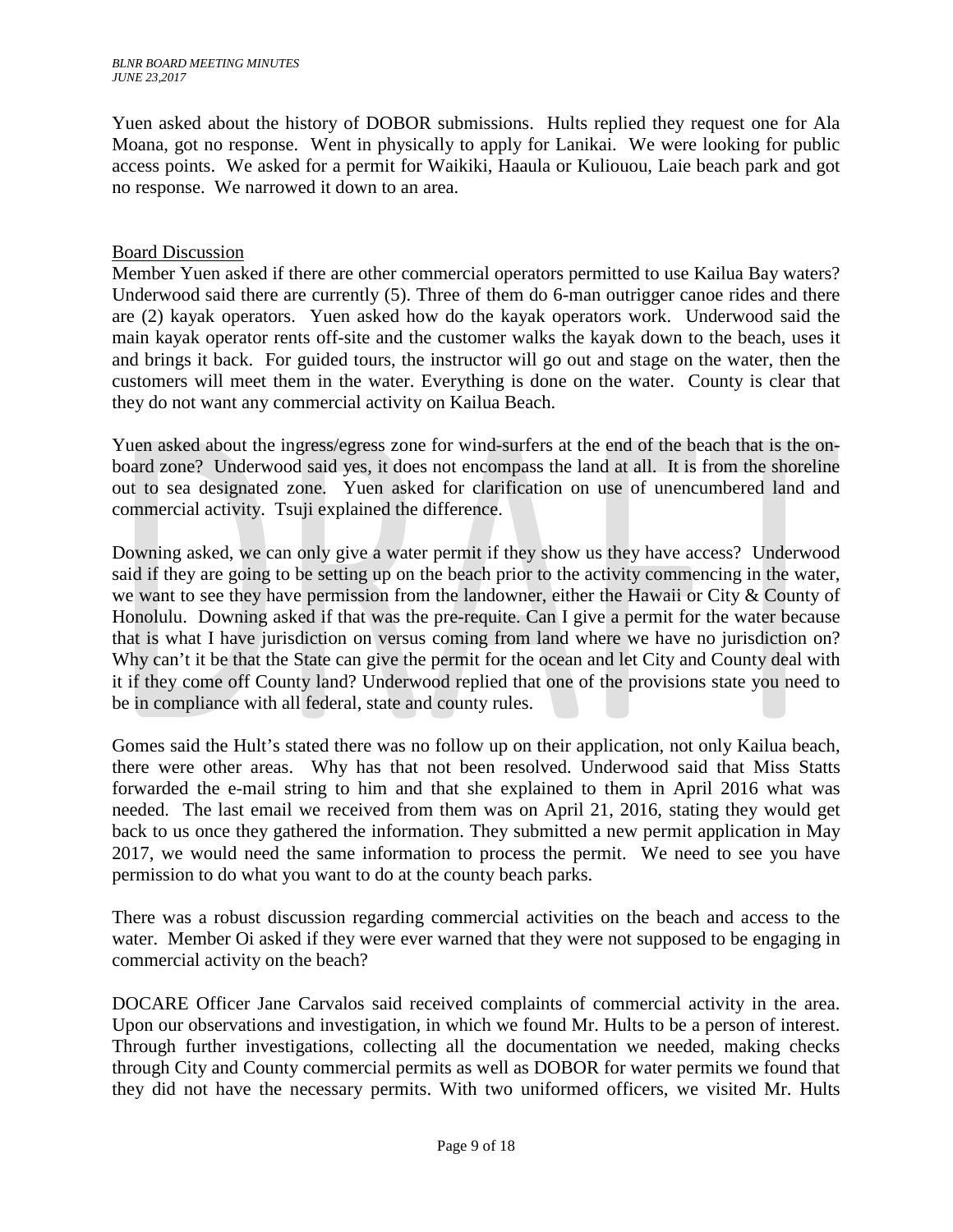home, we informed Mr. Hults of the violations he would be charged with through the Administrative process. We also verbally informed him that during the submittal process to the Board it was in his best interest to cease and desist activity at Kailua Beach Park. Member Oi asked if they issued a cease and desist letter. Carvalos said no, he was advised of the pending charges, apprised that there would be a civil process pending submittal to the Board.

Chair Case said to clarify, was there a warning before the action? Carvalos was not aware if there was. What you did do was given a verbal outline of this proceeding process. Carvalos said yes. Gomes said while you were investigating or giving violations at Kailua Beach, did you observe any other violations from other vendors or organizations at that time besides this particular party? Carvalos said she observed other kite-surfers and what appeared based on my experience, I am not an instructor, what appeared to be the potential for instruction as far as the commercial element to that, I could not say that it was. I did not see an established pattern.

Member Roehrig asked if they have a form letter stating violations that stated if they continue what would happen. Chair Case said on page 7 of the submittal, the statue on administrative penalties does provide (3) different levels of potential penalties for first, second and third violations. Roehrig said we have that information if you broke the law. Whether or not it is a criminal matter, it is a grey area. We are here to do what is fair and not here to punish unreasonably. We are here to do what's fair under the circumstances. Every case is different.

Yuen made a motion to fine them in violation but reduce the amount to \$2,500. They were aware of the permits needed. It should be enough to dissuade people from conducting commercial activities without permit. Gomes added that we are not here to dispute any of this owners of Sammy's professionalism, integrity, what he does for the community, even the Kite Board Association. The out pouring of aloha from everyone, says how great of a gentleman he is or the family. I agree with Member Yuen, there are some issues we need to address, such as signage. Moving forward to set some kind of precedence is one thing, but to deter anyone else to try to do commercial activity without proper permits is really what we want to look for. To help with enforcement, if the public would download the DOCARE app (DLNRtip). The testimonies that came forward said I seen this and I see that. Maybe now is the time to help out the department and say this is what I seen, here are some pictures to help the department with enforcement. Now if we DOCARE does not act on that, we have some serious problems. Gomes second the motion.

Oi said there are too many grey areas here. He related an experience he had when he was with the Land Division. There was a violation on unencumbered State land. We went there with a letter signed by the Chair to cease and desist to stop now. We were accompanied by DOCARE officers to give the cease and desist letter. That way you give them something formal saying you are doing this wrong. There should be a way to do this and asked Underwood to develop a procedure where it is easier for us to make a decision.

Roehrig said that when you bring a docket of this nature, at least for me, I want to see the mitigating circumstances in the presentation. By the time it comes to us, it is all sanitized.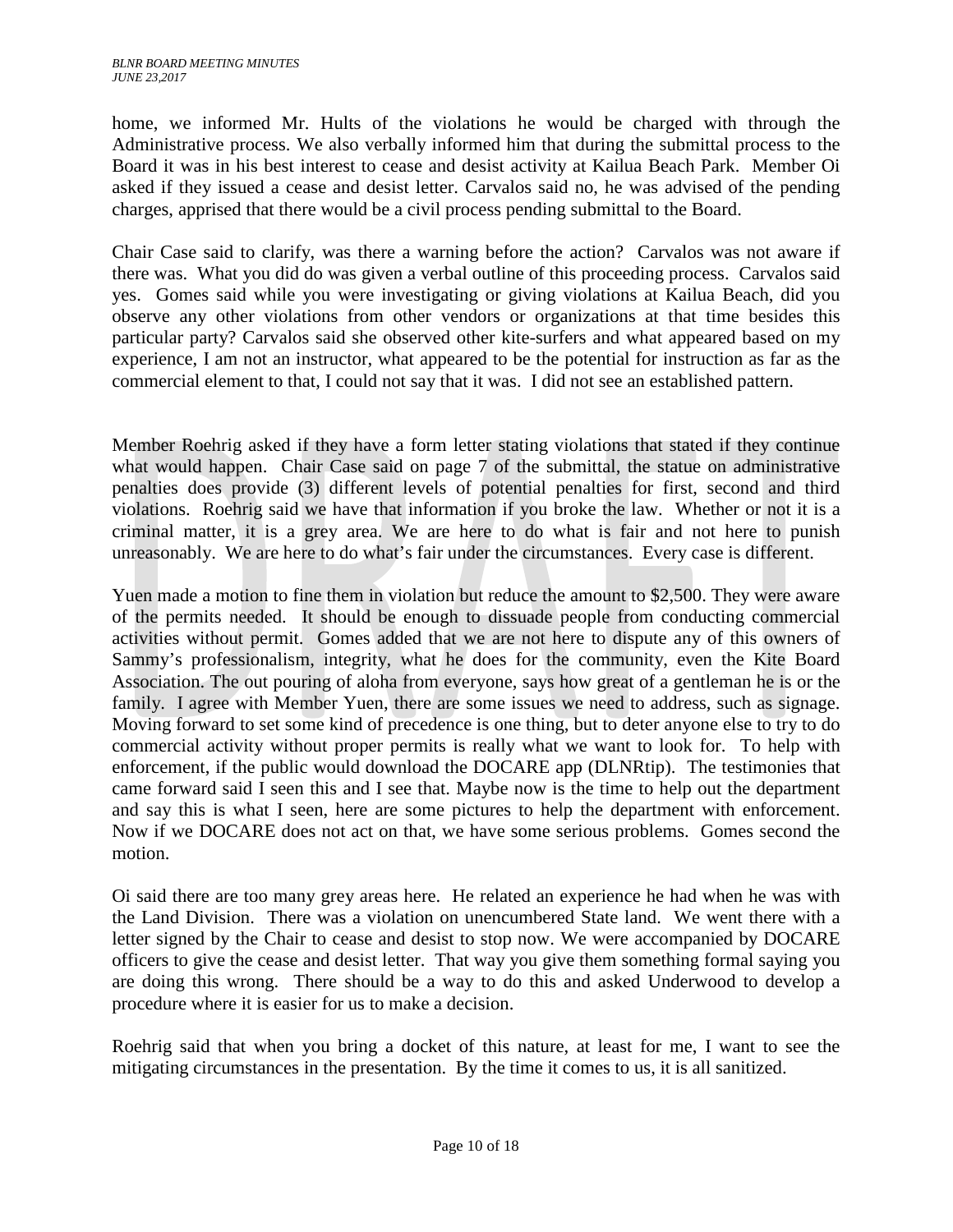Member Downing thanked Mr. Hults for being a good steward of the ocean. It is important to me and for you and the gentleman you rescued. It was above and beyond. Yes, you should have a fine, yes, you did things illegal and I think you have learned, and as a family you have tried to look and search areas where you can create a business so that you could live here. I feel \$2,500 for me is high, I think \$1,000 is fair. You should look on the other side of the coin and ask how can we do something to that beach. Create your own non-profit you have these people here that support you. Now looking at other area is and searching, please be careful that when you search other areas to do your activities that you have knowledge of the area.

Chair Case thanked everyone who showed up and obviously cares for this family. And also thank the DOCARE officers and DOBOR, I am sure this was a huge amount of work for you, I know one of the challenges is enforcing the law. This area for the people of Kailua has been challenging there have been extensive proceedings on the County side to come up with the rules prohibiting commercial activity, it is for safety reasons, congestion in the area. So, you cannot conduct commercial activity on the beach, you cannot conduct activities without the proper permits.

Member Roehrig wanted to make an amendment to the motion to reduce the fine from \$2,500 to \$2,000. Member Yuen said he was fine with that.

# *Amendment: Reduce fine to \$2,000.00*

# Motion **Approved as amended (Yuen, Gomes) unanimous.**

*Chair Case also relayed to the violator, that they have the option to request a contested case verbally by the end of the meeting and follow-up in writing within 10-days. Mrs. Hults said they would decline.*

Lunch: 1:20 pm Return: 2:00 pm

**Item D-3** Issuance of Right-of-Entry Permit to Trustees of the Estate of Bernice Pauahi Bishop for Removal of Shoreline Encroachment, Keawanui, Molokai*,* Tax Map Key: (2) 5-6-006: seaward of 008.

Tsuji explained the use of the ROE. Kalani Fonda and Rick Koss are here to answer any question regarding the work they are doing at the fish pond. Fonda gave testimony that KSBE. The current use of the property is an aquaculture facility.

# Board Discussion

Member Downing asked how deep are you going? Eric Genters, Consultant, said that most of it is a few feet and blue rock gravel. They basically want to remove the concrete and asphalt which has deteriorated over time. Member Gomes asked if the asphalt was in salt water. Genters said that this is an old fishpond and the walls over the years have disappeared/reduced which allowed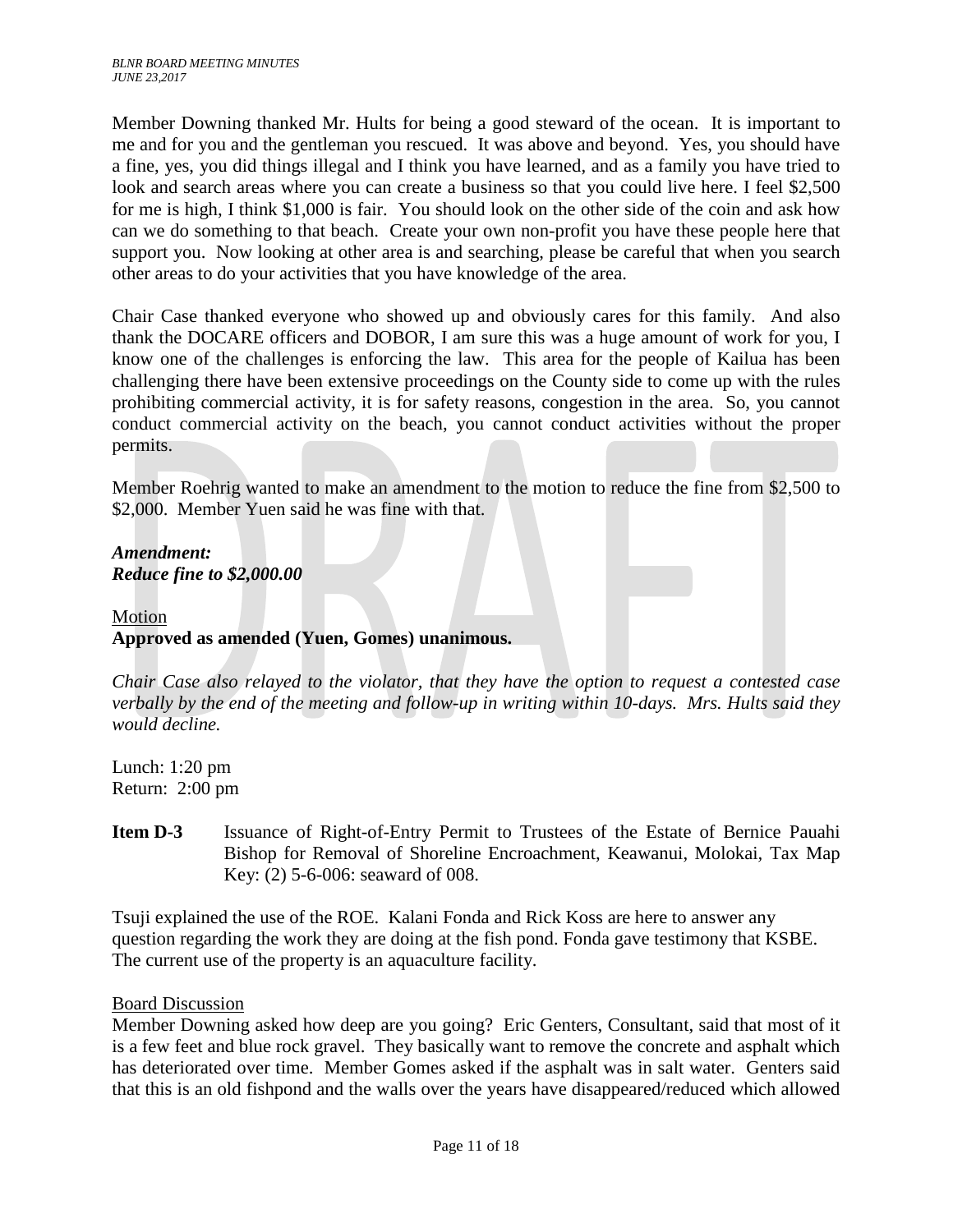the waves to hit this part of the shore where the road was. The asphalt that he saw was no bigger than 12" x 12" Gomes asked how many yards are talking about. Genters said what is in the recommendation could easily fit in a pick-up truck.

# Public Testimony-None

# Motion **Approved as submitted (Gon, Downing) unanimously**.

- Ross Smith, DOT-Airports presented Items M-1 through M-9 and M-12 & M-13 not previously heard staff submittals.
- **Item M-1** Consent to amendment to a Sublease for Non-Retail Space, In-Bond (Duty Free) Concession Agreement No. DOT-A-07-0001, DFS Group, L.P. to TRS Hawaii dba Prada, Daniel K. Inouye International Airport, Tax Map Key: (1) 1-1-03: Portion of 001.
- **Item M-2** Issuance of a Revocable Permit to NAN, Inc. for a Construction Staging Area for Equipment and Materials, Daniel K. Inouye International Airport, Tax Map Key: (1) 1-1-070: 007, and 043 (Portions).
- **Item M-3** Issuance of a Revocable Permit for a T-Hangar for Storage and Maintenance of Aircraft, Larry G. Jefts, Kalaeloa Airport, Tax Map Key: (1) 9-1-13: Portion of 32.
- **Item M-4** Consent to Sublease Amendment, State Lease No. DOT-A-11-0005, DFS Group L.P. to Island Shoppers, Inc., Kahului Airport, Tax Map Key: (2) 3-8-01: Portion of 19 and 236.
- **Item M-5** Amendment No. 8 to Concession Agreement No. DOT-A-92-0014, for Additional Space, Host International, Inc., Restaurant and Lounge Concession, Kahului Airport, Tax Map Key: (2) 3-8-1: Portion of 19.
- **Item M-6** Amendment No. 2 to State Lease No. DOT-A-06-0014, Request to Extend Lease Term to June 30, 2018, U.S. Department of Agriculture, Animal, Plant and Health Inspection Services, Plant Protection and Quarantine, Kahului Airport, Tax Map Key: (2) 3-8-01: Portion of 19.
- **Item M-7** Amendment No. 2 to State Lease No. DOT-A-06-0015, Request to Extend Lease Term to June 30, 2018, U.S. Department of Agriculture, Wildlife Services, Kahului Airport, Tax Map Key: (2) 3-8-01: Portion of 19.
- **Item M-8** Amendment No. 8 to Concession Agreement No. DOT-A-07-0001, for Addition of Three Kiosks, DFS Group, L.P., In-Bond (Duty Free) Concession, Kona International Airport at Keahole, Tax Map Key: (3) 7-3-43: Portion of 3.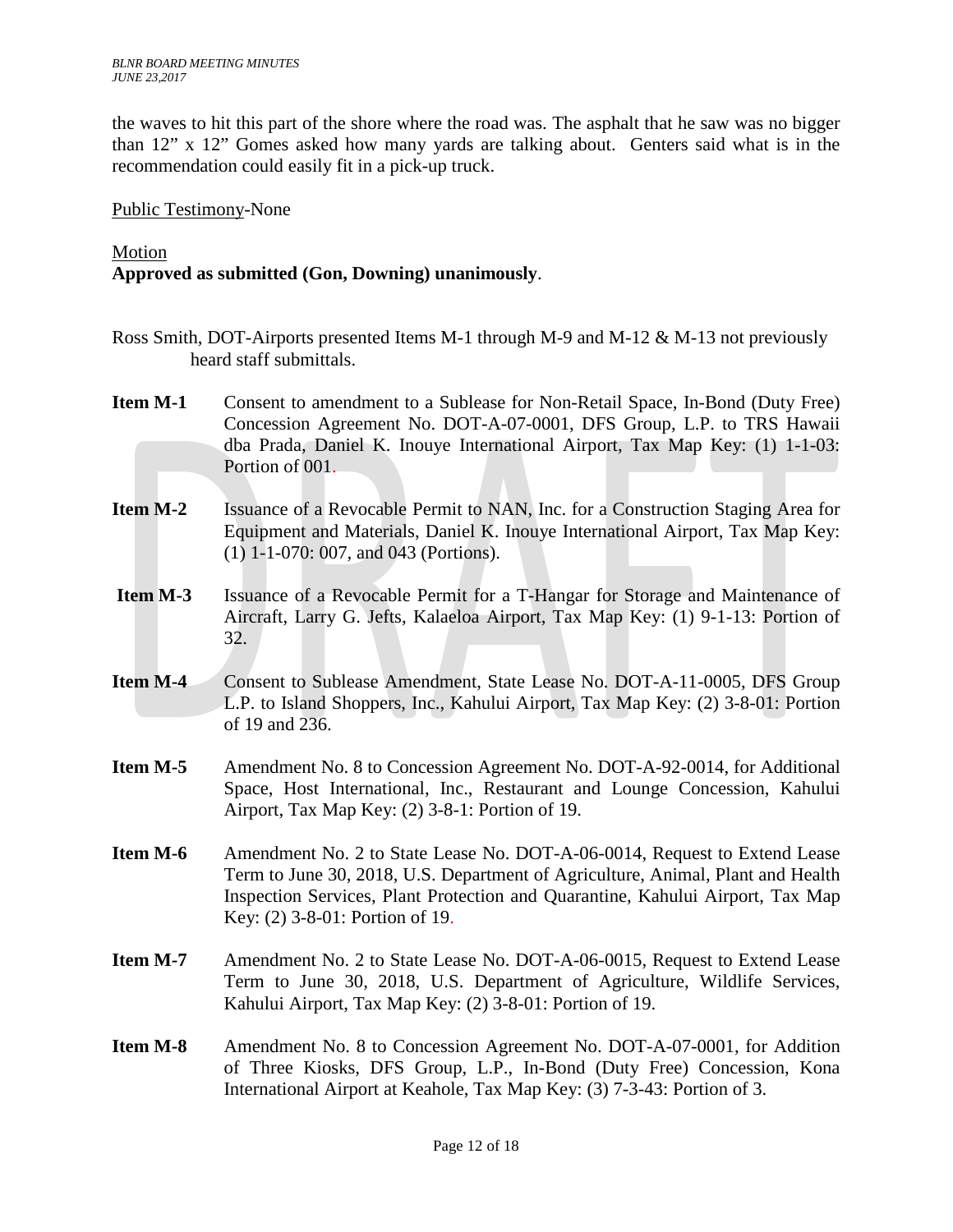- **Item M-9** Issuance of a Revocable Permit for Ramp Space for Airline Offices and the Storage of Aircraft Ground Service Equipment, Japan Airlines Co., Ltd., Kona International Airport at Keahole, Tax Map Key: (3) 7-3-43: Portion of 40.
- **Item M-13** Issuance of a Revocable Permit for a Preferential Hold room at Gate 7, Main Terminal Building, Hawaii Island Air, Inc., Lihue Airport, Tax Map Key: (4) 3-5- 01: Portion of 8.

## Board Discussion

Member Gon asked regarding M-6 and M-7, they requested only a year, do you expect them to come back due to federal funding? Yes, depending on when the Federal Budget comes out and if they have the money on hand.

Member Oi asked what is a preferential holding room (M-13). Smith replied it is the area right outside the gate where passengers wait to Board the plane. You need to show that you have (6) turns, arrivals and departures. Which provides a monthly rate rather than a daily rate. Oi said he noticed that Gate 4 was not used a couple of months ago. Hawaiian was using Gates 5 & 6. Smith replied that Hawaiian increased its services. Oi said Gate 4 is usually used during the summer for mainland flights, how does that work? Smith said they can put another airline into a preferential gate provided there is time for a turn around.

## Public Testimony-None

# **Motion Approved aforementioned items as submitted (Gon, Gomes) unanimously**.

**Item E-3** Request per HRS§171-43.1 (2013) a direct negotiation with Pacific Historic Parks, an eleemosynary organization, for a Proposed Three-Year Lease for the Operation of an Interpretive and Merchandising Kiosk in Diamond Head State Monument, O'ahu.

Curt Cottrell summarized the proposal for a 3-year lease for kiosk at Diamond Head State Monument.

## Board Discussion

Member Downing asked if we are supposed to go out to public auction? Cottrell replied, if we were going to do it with the private sector we would. Under statue we could do direct negotiation eleemosynary organization a  $501(c)3$ , so the answer is no, they are not required because they are a 501(c)3.

Downing asked if this percentage is going to kill them? Are you taking that kind of percentage of the gross? Cottrell invited Aileen Ulterdyke from PHP to answer questions. Ulterdyke said what they are hoping to accomplish at the end of this year is close to 1- million dollars in gross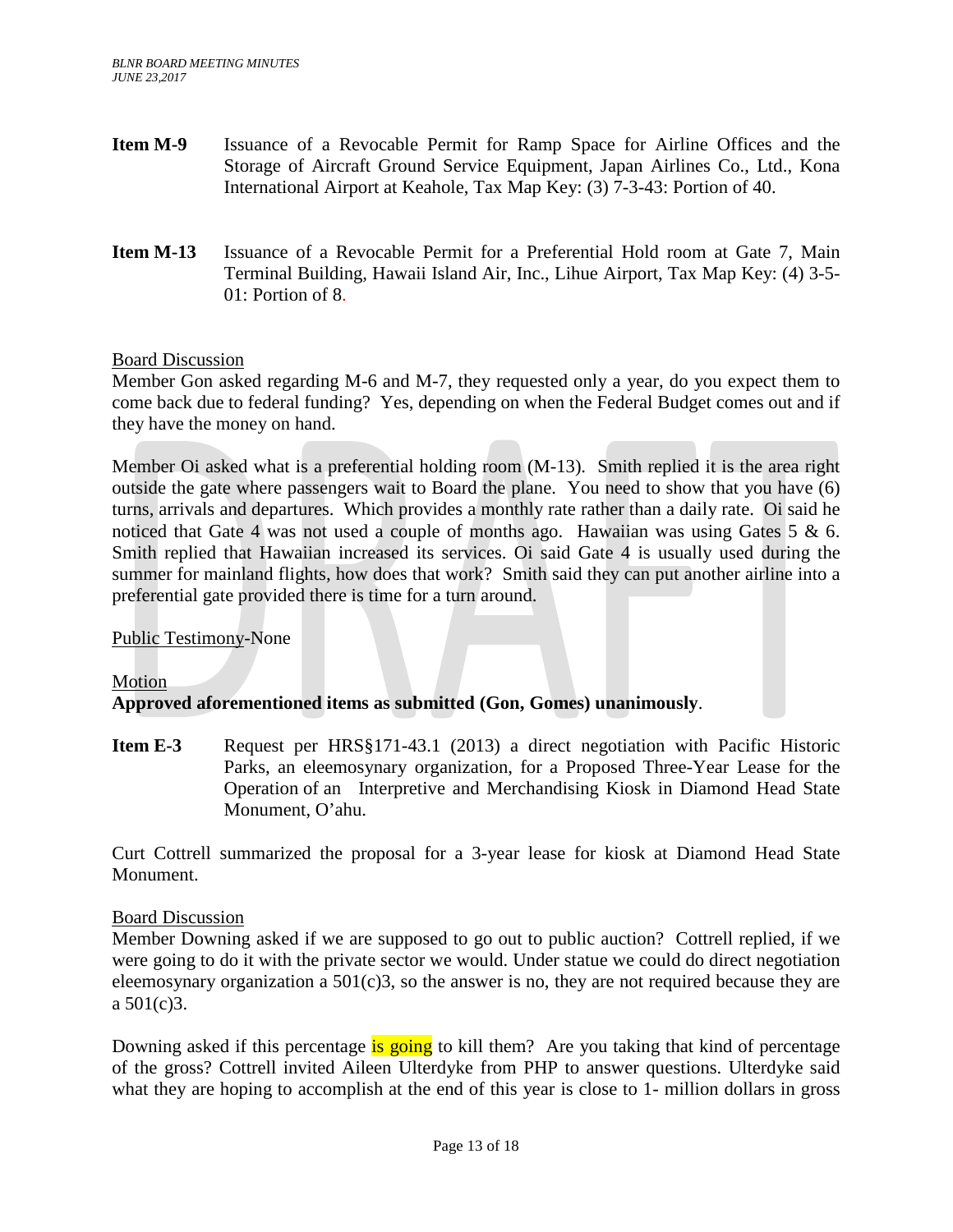revenue. Our goal for the coming 3-years would definitely higher. We are in the process of forecasting what the next 12 months would be like, putting promotional items in there. Our intention is to higher than a million.

Downing said if you take 15% of their gross and you really want them to be there, I would think of restructuring your first year. I know what a million-dollar business does and if someone took 15% of my gross I would not be able to be creative. I would be worried just making bottom-line. Downing commented that you need to give them a chance to be creative. Downing said again, he felt that restricting the first year and then setting parameters going forward. Cottrell replied they are open to that. The partnership is more important than the revenue. We are trying to find that sweet spot of fairness. It is the heart of Diamond Head, it is a prime retail space.

Downing asked Ulterdyke, what would suggest the first year? Ulterdyke said, I do believe we need to increase. One of the unique challenges of a  $501(c)3$ , if I am bring in money for a particular park, it is my requirement to take the net and return it to you. Whether I put in the rent percentage, if I can make a solid bottom-line, then what I have at the bottom-line I am required to reinvest it in the park in programmatic as aid. The money would still come back to the State. We would like a little more leeway to make sure the 3-year structure that we have created is solid and we can keep the momentum of growth. I would like to do a gradual percent and start at 12%, 13%, then 14%. I would like to see growth and jump to 15%, just not right away.

Downing made the motion to reduce the rent to 12% the first year, 13% for the second year and 14% for the third year, because the aid comes back to Diamond Head.

Public Testimony-None

# *Amendment:*

*Reduce rent to 12% for the first year, 13% for the second year, and 14% for the third year.*

# Motion

**Approved as amended (KD, SG)**

Maria Carnevale, Division of Aquatic presented Items F-1 through F-3, for the request to access PMNM from different agencies

**Item F-3** Request for Authorization and Approval to Issue a Papahānaumokuākea Marine National Monument Conservation and Management Permit to the Monument Co-Trustees: the U.S. Department of the Interior, U.S. Fish, and Wildlife Service; U.S. Department of Commerce, National Oceanic and Atmospheric Administration; and the Office of Hawaiian Affairs for Access to State Waters to Conduct Conservation and Management Activities and Authorize General Conservation and Management Activities by the Department of Land and Natural Resources, Divisions of Aquatic Resources & Forestry and Wildlife.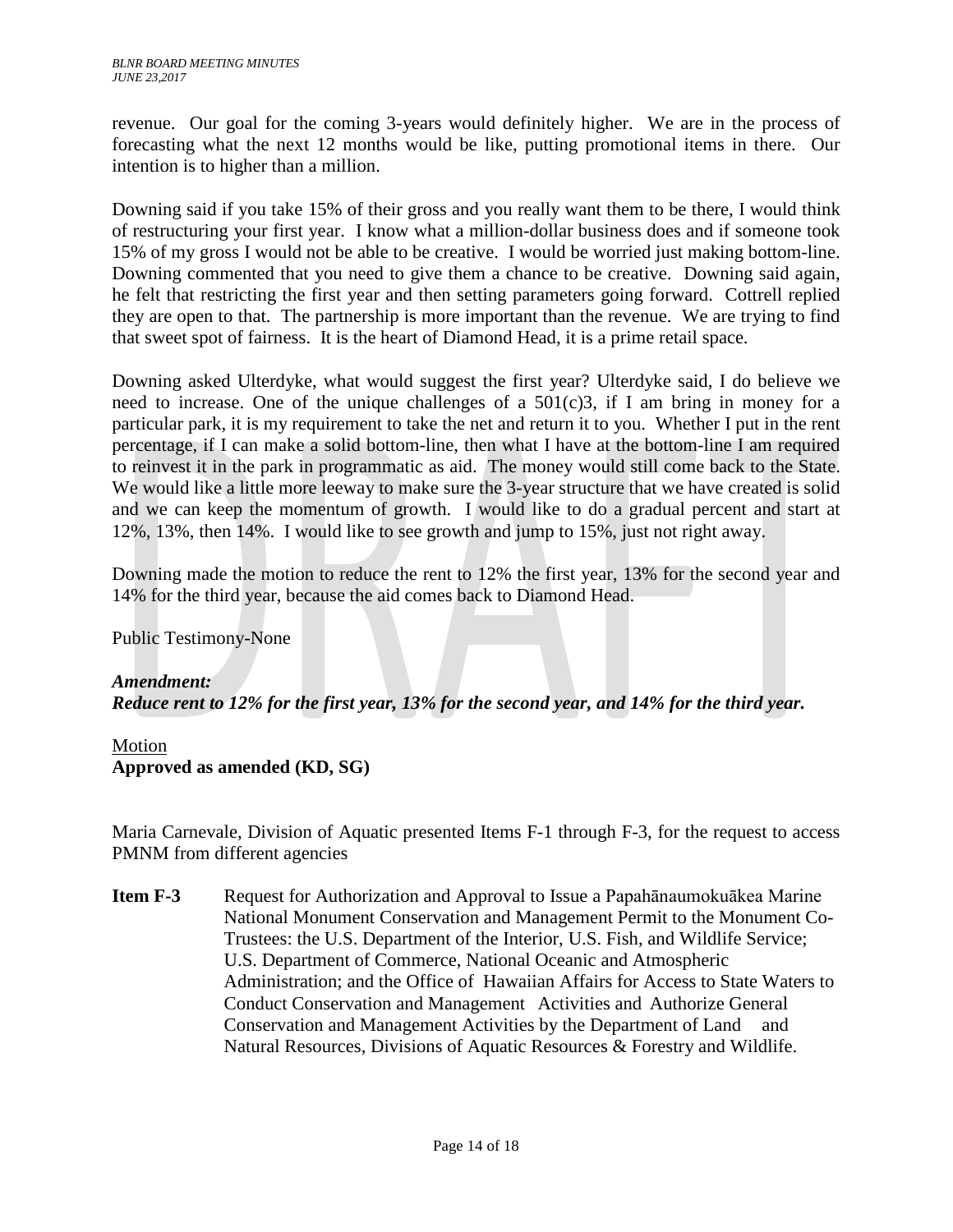### Board Discussion-None

#### Public Testimony-None

#### Motion

# **Approval as submitted (Gon, Gomes) unanimously.**

**Item F-2** Request for Authorization and Approval to Issue a Papahānaumokuākea Marine National Monument Conservation and Management Permit to Dr. Erin Olesen and Dr. Jeff Moore, NOAA Fisheries, Pacific Islands Fisheries Science Center, for Access to State Waters to Conduct Cetacean Assessment Activities.

Board Discussion

Member Gon asked if this was an extension? Applicant Erin Olson said it is a new application, the last permit was in 2010.

Public Testimony-None

### Motion

# **Approval as submitted (Gon, Gomes) unanimously.**

**Item F-1** Request for Authorization and Approval to Issue a Papahānaumokuākea Marine National Monument Education Permit Amendment to Ms. Jodie Yim, Director of Maritime Operations, Marimed Foundation, for Access to State Waters to Conduct Activities for the Kailana Maritime Educational Program Voyage to French Frigate Shoals.

Board Discussion-

Member Gon asked if they always intended to go to the French Frigate Shoals or is this the first opportunity? Kaleo Valsco, Captain, Makani Olu, the recommendation came after taking Fish and Wildlife, NOAA and OHA Partners up there on previous research trips in an effort to expand the marine eco-experience for our students.

Public Testimony-None

# Motion **Approval as submitted (Gon, Oi) unanimously.**

**Item K-1** Time Extension Request [OA-17-11] for Conservation District Use Permit (CDUP) OA-3673 Regarding Completion of Construction for the Hanauma Bay Nature Preserve Rockfall Mitigation Project, located in the Honolulu District, Island of Oahu, on Tax Map Key: (1) 3-9-012:002.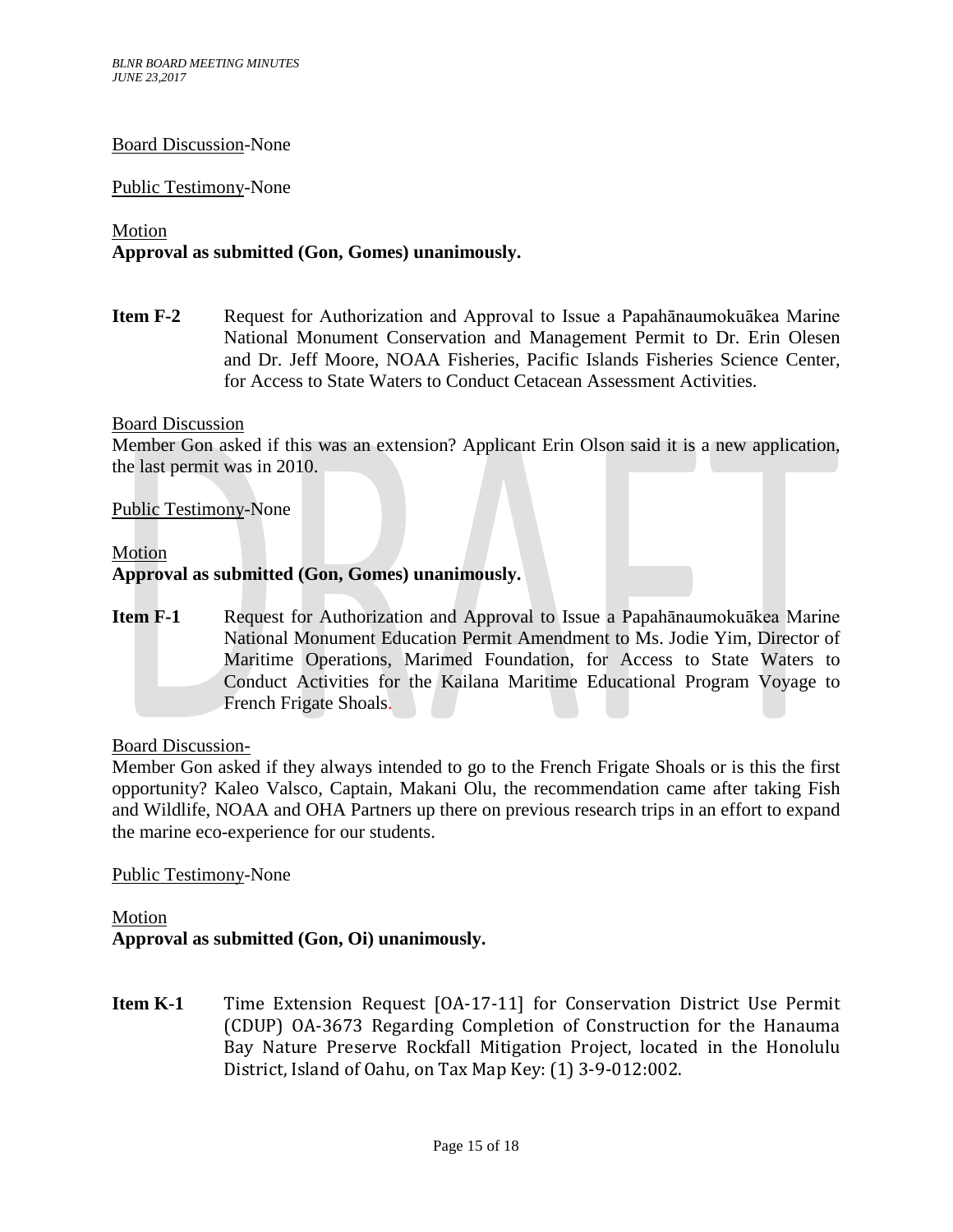Tiger Mills, OCCL explained the need for the extension request.

### Board Discussion-None

Public Testimony-None

# Motion **Approval as submitted (Oi, Gon) unanimously.**

**Item J-2** Request for Approval of Lease Agreement with Makai Marina, LLC for Use of a Portion of Property as a Work, Storage, Dredge Material Dewatering Site, and Haul Route for the Kikiaola Light Draft Harbor Maintenance Dredging Project, Tax Map Key (4) 1-2-006:003 (portion).

Ed Underwood, Administrator, DOBOR presented the staff submittal.

### Board Motion

Member Oi asked what are they going to do with the material? Underwood said that they are going to test it. It may go to the land fill. It could go back on the beach depending on what kind of contaminants are in it. Member Downing asked if there any methods out there on how to clean the contaminants? Underwood said he not that he was aware of it. Chair Case said they test for bacteria, metal, and sediment.

## Motion

## **Approval as submitted (Gomes, Oi) unanimously.**

**Item E-2** Sale of Lease at Public Auction for Concession Purposes and Issuance of a Revocable Permit to Gladys I. Tano for Concession Purposes Pending Public Auction, Waikoloa, Hawaii, Tax Map Key: (3) 6-6-002:035 (Por).

Cottrell asked for approval to go to public auction.

#### Board Discussion

Member Yuen asked if this was the same family that had a concession at Malaikehana? Cottrell said yes.

Public Testimony-None

#### Motion

**Approval as submitted (Roehrig, Oi) unanimously.**

**Item D-1** Set-Aside and Grant of Perpetual, Non-exclusive Easement to the Water Board of the County of Hawaii for the Waikoloa Reservoir #1 and Appurtenant Waterlines; Issuance of Construction and Management Right-of-Entry to the Water Board of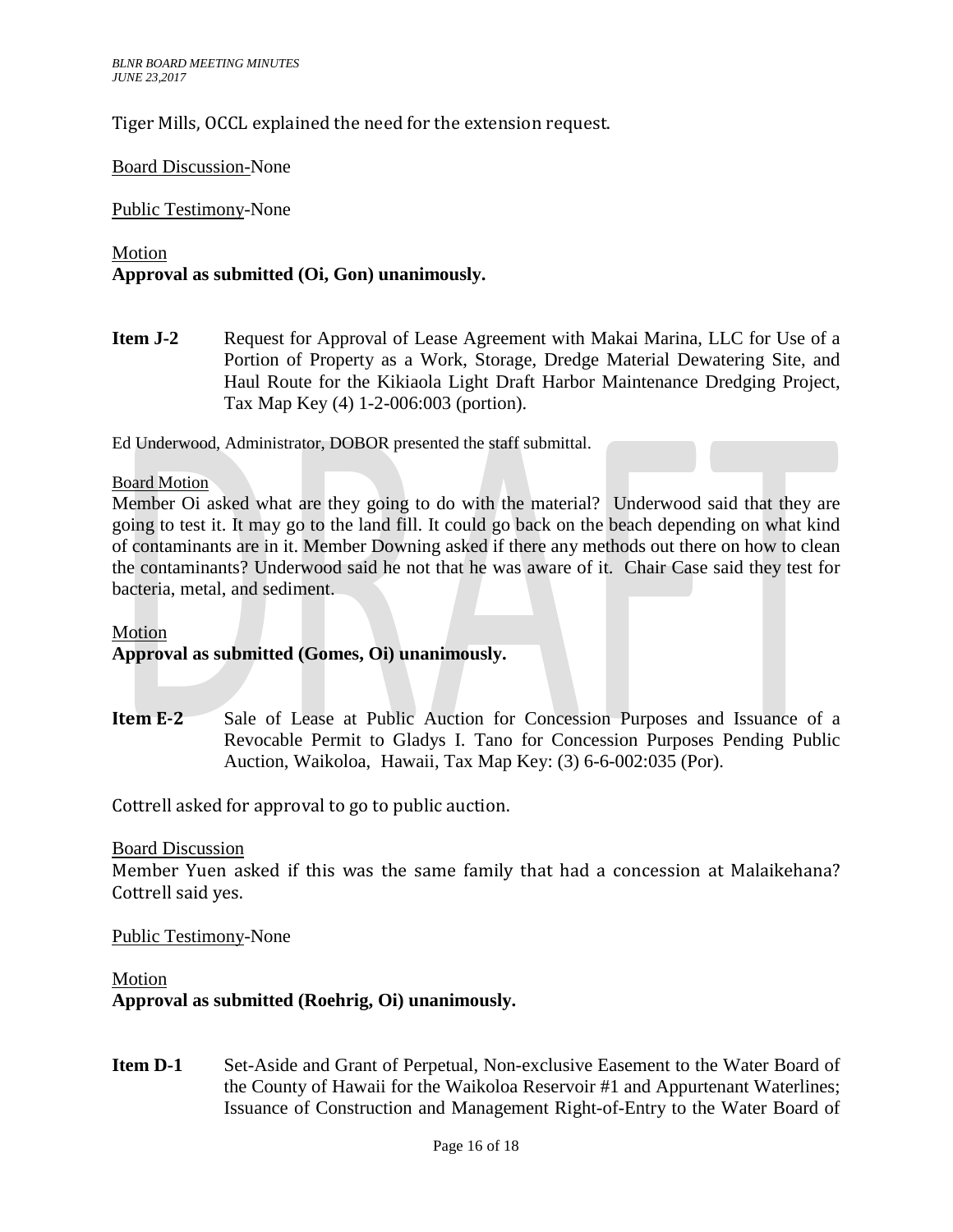the County of Hawaii, Waimea, South Kohala, Hawaii; Tax Map Keys: (3) 6-5- 001: 020 portion and 047.

# **Tsuji requested to withdraw Item D-1 at this time.**

**Item D-2** Issuance of Right-of-Entry Permit to Maui's Original Hawaiian Corporate Games, Inc., for Sand Sculpting Competition Purposes, Wailea Beach, Paeahu, Honuaula, Maui, TMK (2) 2-1-008: seaward of 109.

Board Discussion-None

Public Testimony-None

Motion **Approval as submitted (Gomes, Gon) unanimously.**

**Item D-6** Issuance of a Right-of-Entry Permit to Waikiki Rough Water Swim Committee, Inc. for a Swim Race Event to be held on September 4, 2017, at Waikiki, Honolulu, Oahu, Tax Map Key: (1) 2-3-37: por. 21.

Board Discussion-None

Public Testimony-None

Motion

**Approval as submitted (Gomes, Gon) unanimously.**

**Item D-7** Grant of Perpetual, Non-Exclusive Easement to the Department of Hawaiian Home Lands (DHHL) for Access Purposes, Koolaupoko, Waimanalo, Oahu, Tax Map Key: (1) 4-1-008:080 por.

Tsuji introduced Kim Miller, Land Division from Big Island who worked on the submittal

Board Discussion-None

Public Testimony-None

#### Motion

## **Approval as submitted (Gomes, Gon) unanimously.**

**Item D-8** Grant of Term, Non-Exclusive Easement to Gwenette Ann Higa and Kelika Ricky Higa for Landscaping Purposes; Rescind Prior Board Action of March 11, 2010,